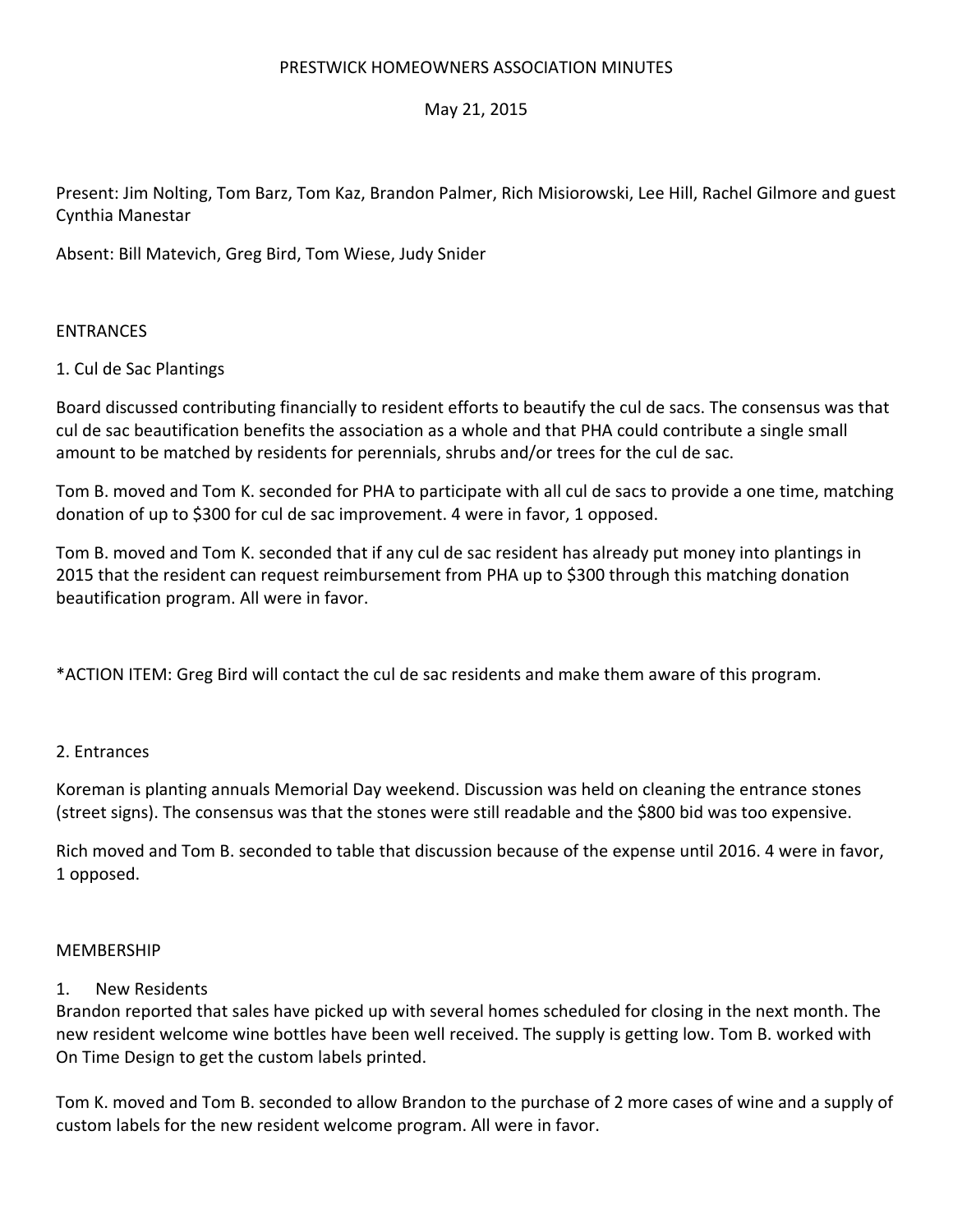# 2. Annual Dues and Directory Process

Rachel gave the board an updated membership summary. Currently 250 residents have joined; an additional 43 members from 2014 have not yet renewed.

Brandon shared his new resident membership data from the past 5 years. He and Judy are going to work on calling those people to encourage renewal.

\*ACTION ITEM: Rachel will email the board the comparison chart of Yes to No with contact information for emails/phone calls.

\*ACTION ITEM: Jim will send the board an email script to use for uniformity in renewal pitches.

\*ACTION ITEM: The board will contact the non‐renewals by May 27 and let Rachel know who will be renewing.

The goal is for the directory to go to print the first week in June.

# ARC

1. Tom noted that 559 has submitted completely new plans. He gave them to AR and will bill the homeowner \$600 for this new plan review. There have been a lot of roof and deck approval requests. For any requests from non‐members, Tom is charging for approval, per the bylaws, and submitting that money to Tom K to be put toward that resident's annual dues.

# FINANCIAL

# 1. Treasurer's Report

Tom K. reported that we've collected about \$20,000 in dues, \$1,000 in ads and another \$800 in architectural review fees. Currently, there is about \$37,000 in the bank but nothing has been paid out yet for seasonal maintenance, water bills or directory/summer newsletter printing.

Rich moved and Lee seconded to accept the treasurer's report. All were in favor.

SOCIAL

The PCC fireworks are July 3.

\*ACTION ITEM: Jim will contact the Club to ask if they are offering the BBQ dinner to non‐members this year.

## **SECURITY**

No report.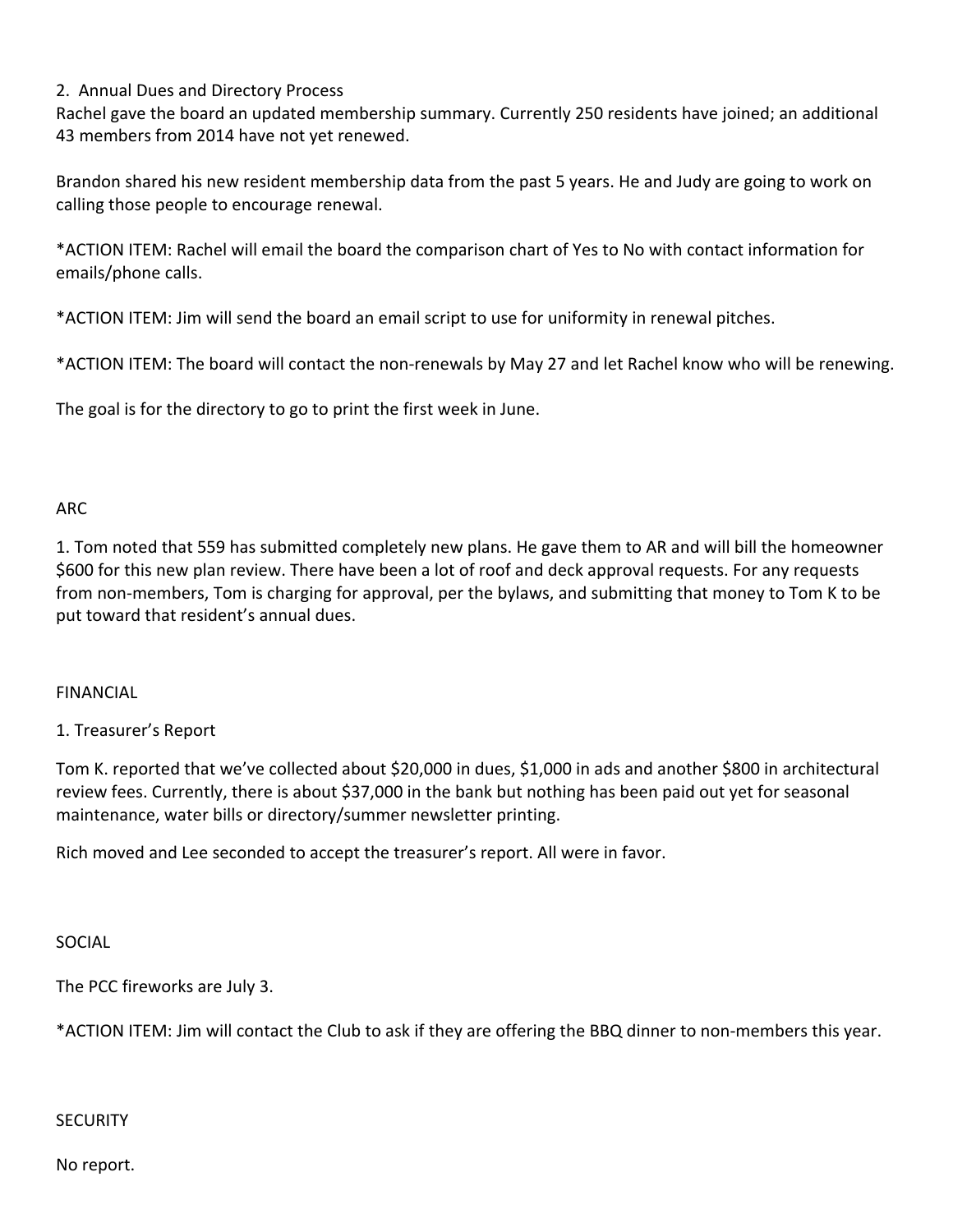## WEB SITE

Jim reported that resident Travis Bloomfield is no longer with Catalyst and so our special resident rate is no longer in effect, although they can continue to update our account for their standard rate.

Tom B. has a website solution that would cost about \$50 a month, and the site could be updated by PHA as needed.

\*ACTION ITEM: Tom B. will bring the website information to the June meeting.

# GOVERNMENTAL

1. Rich reported that he had an article on the Reverse911 system published in the Villager. He also made some recommendations to the Village on updating their website with easier sign up information for Reverse911. Those changes were made.

2. Discussion was held on sending an email to PHA residents without landlines letting them know that they need to opt in to the Reverse911 system with instructions for doing so.

\*ACTION ITEM: The board will send an email to PHA members this summer explaining the system and sign up.

3. Rich reported on Senate Bill S.859/HR.1804 which deals with crude oil rail transportation issues. He has contacted TRAC to see if they are willing to get involved with getting this bill passed.

## CODE ENFORCEMENT

1. Discussion was held on how best to approach code enforcement. Lee requested 2 months to get established as the PHA point person with the Village. He will be reviewing code violations with Chris Dempsey the week of May 26 on a drive through of Prestwick.

Discussion was held on creating a process to follow and also share with residents for what happens when there are code violations.

Rich noted that he has a series of 4 letters from nice reminders to strongly worded warnings that could be used, in conjunction with the database, for documenting contact with residents and follow up with the Village.

Cynthia, an attorney who works with homeowners associations, recommends that the board establish a process and follow it so that both board members and residents have a structure for reporting and responding to violations in the neighborhood.

\*ACTION ITEM: Board members should email Lee with any property concerns by May 25 in preparation for Lee's meeting with Chris Dempsey next week.